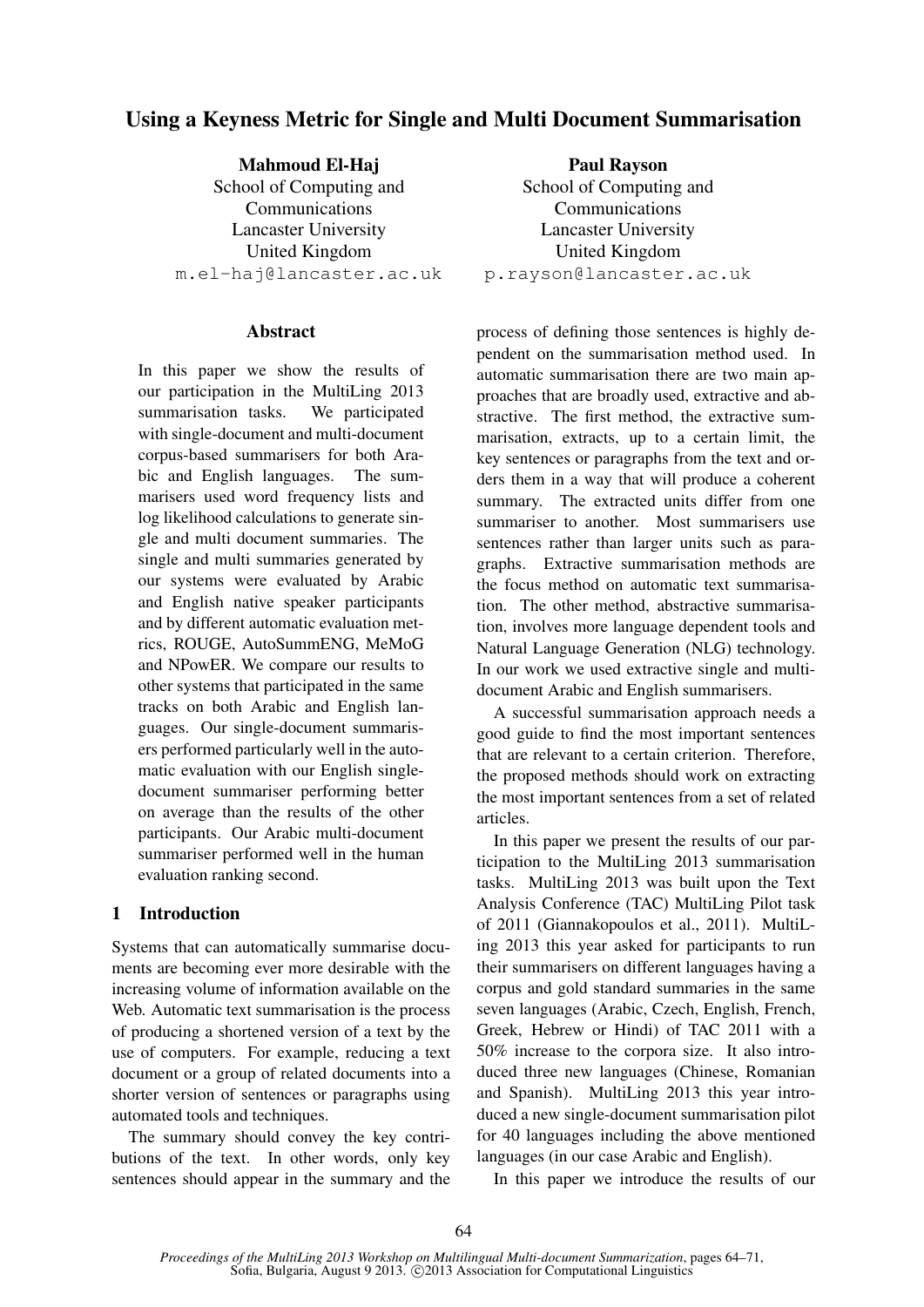single-document and multi-document summarisers at the MultiLing 2013 summarisation tasks. We used a language independent corpus-based word frequency technique and the log-likelihood statistic to extract sentences with the maximum sum of log likelihood. The output summary is expected to be no more than 250 words.

## 2 Related Work

#### 2.1 Automatic Summarisation

Work on automatic summarisation dates back more than 50 years, with a focus on the English language (Luhn, 1958). The work on Arabic automatic summarisation is more recent and still not on par with the research on English and other European languages. Early work on Arabic summarisation started less than 10 years ago (Conroy et al., 2006; Douzidia and Lapalme, 2004).

Over time, there have been various approaches to automatic text summarisation. These approaches include single-document and multidocument summarisation. Both single-document and multi-document summarisation use the summarisation methods mentioned earlier, i.e. extractive or abstractive. Summarising a text could be dependent on input information such as a user query or it could be generic where no user query is used.

The approach of single-document summarisation relies on the idea of producing a summary for a single document. The main factor in singledocument summarisation is to identify the most important (informative) parts of a document. Early work on single-document summarisation was the work by Luhn (1958). In his work he looked for sentences containing keywords that are most frequent in a text. The sentences with highly weighted keywords were selected. The work by Luhn highlighted the need for features that reflect the importance of a certain sentence in a text. Baxendale (1958) showed the importance of sentenceposition in a text, which is understood to be one of the earliest extracted features in automatic text summarisation. They took a sample of 200 paragraphs and found that in 80% of the paragraphs the most important sentence was the first one.

Multi-document summarisation produces a single summary of a set of documents. The documents are assumed to be about the same genre and topic. The analysis in this area is performed typically at either the sentence or document level.

## 2.2 Corpus-based and Word Frequency in Summarisation

Corpus-based techniques are mainly used to compare corpora for linguistic analysis (Rayson and Garside, 2000; Rayson et al., 2004). There are two main types of corpora comparisons, 1) comparing a sample corpus with a larger standard corpus (Scott, 2000). 2) comparing two corpora of equal size (Granger, 1998). In our work we adopted the first approach, where we used a much larger reference corpus. The first word list is the frequency list of all the words in the document (or group of documents) to be summarised which is compared to the word frequency list of a much larger standard corpus. We do that for both Arabic and English texts. Word frequency has been proven as an important feature when determining a sentence's importance (Li et al., 2006). Nenkova and Vanderwende (2005) studies the impact of frequency on summarisation. In their work they investigated the association between words that appear frequently in a document (group of related documents), and the likelihood that they will be selected by a human summariser to be included in a summary. Taking the top performing summarisers at the DUC  $2003<sup>1</sup>$  they computed how many of the top frequency words from the input documents appeared in the system summaries. They found the following: 1) Words with high frequency in the input documents are very likely to appear in the human summaries. 2) The automatic summarisers include less of these high frequency words. These two findings by Nenkova and Vanderwende (2005) tell us two important facts. Firstly, it confirms that word frequency is an important factor that impacts humans' decisions on which content to include in the summary. Secondly, the overlap between human and system summaries can be improved by including more of the high frequency words in the generated system summaries. Based on Nenkova's study we expand the work on word frequency by comparing word frequency lists of different corpora in a way to select sentences with the maximum sum of log likelihood ratio. The loglikelihood calculation favours words whose frequencies are unexpectedly high in a document.

### 2.3 Statistical Summarisation

The use of statistical approaches (e.g. loglikelihood) in text summarisation is a common

<sup>1</sup> http://duc.nist.gov/duc2003/tasks.html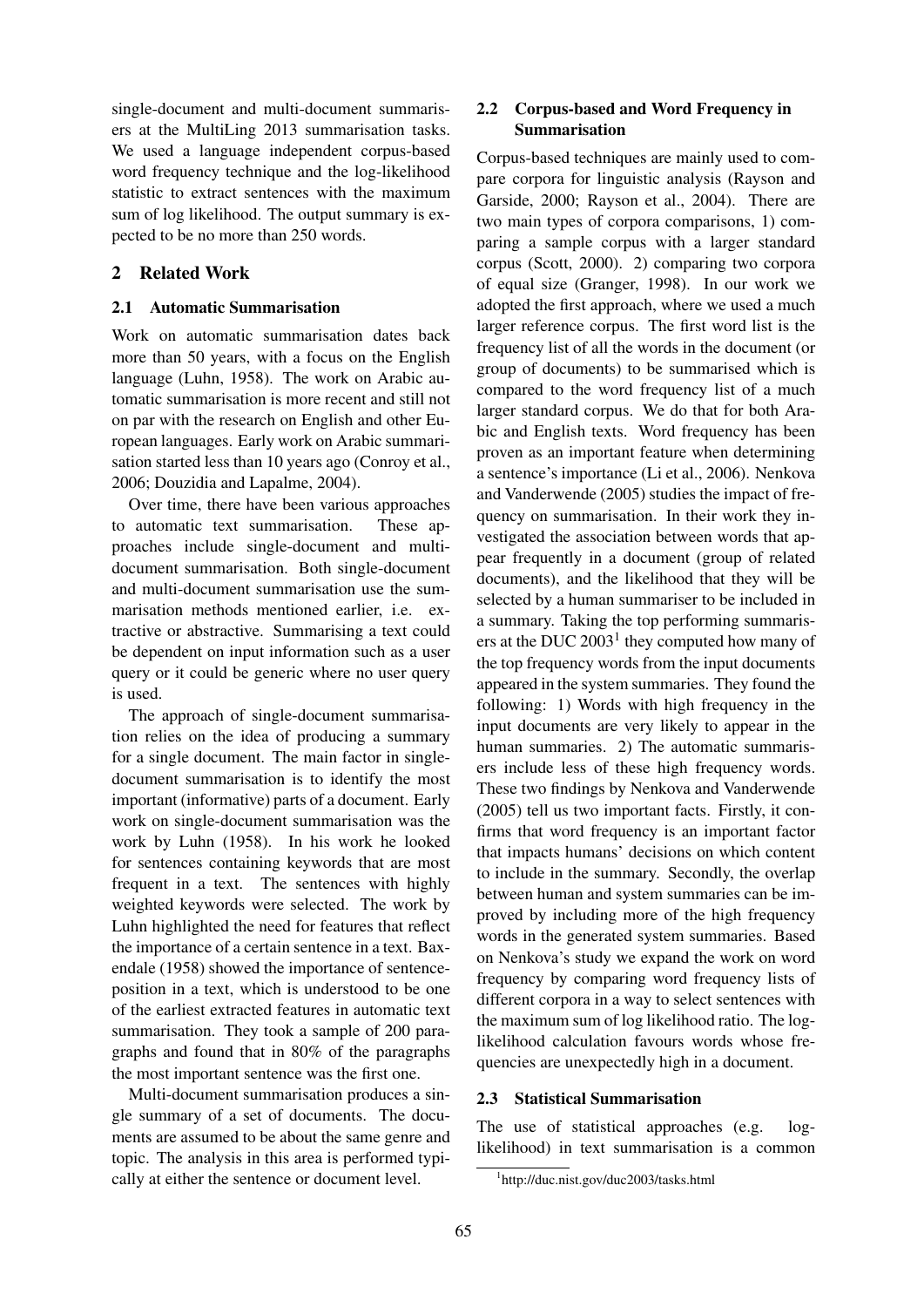technique, especially when building a language independent text summariser.

Morita et al. (2011) introduced what they called "query-snowball", a method for query-oriented extractive multi-document summarisation. They worked on closing the gap between the query and the relevant sentences. They formulated the summarisation problem based on word pairs as a maximum cover problem with Knapsack Constraints (MCKP), which is an optimisation problem that maximises the total score of words covered by a summary within a certain length limit.

Knight and Marcu (2000) used the Expectation Maximisation (EM) algorithm to compress sentences for an abstractive text summarisation system. EM is an iterative method for finding Maximum Likelihood (ML) or Maximum A Posteriori (MAP) estimates of parameters in statistical models. In their summariser, EM was used in the sentences compression process to shorten many sentences into one by compressing a syntactic parse tree of a sentence in order to produce a shorter but maximally grammatical version. Similarly, Madnani et al. (2007) performed multi-document summarisation by generating compressed versions of source sentences as summary candidates and used weighted features of these candidates to construct summaries.

Hennig (2009) introduced a query-based latent Semantic Analysis (LSA) automatic text summariser. It finds statistical semantic relationships between the extracted sentences rather than word by word matching relations (Hofmann, 1999). The summariser selects sentences with the highest likelihood score.

In our work we used log-likelihood to select sentences with the maximum sum of log likelihood scores, unlike the traditional method of measuring cosine similarity overlap between articles or sentences to indicate importance (Luhn, 1958; Barzilay et al., 2001; Radev et al., 2004). The main advantage of our approach is that the automatic summariser does not need to compare sentences in a document with an initial one (e.g. first sentence or a query). Our approach works by calculating the keyness (or log-likelihood) score for each token (word) in a sentence, then picks, to a limit of 250 words, the sentences with the highest sum of the tokens' log-likelihood scores.

To the best of our knowledge the use of corpusbased frequency list to calculate the log-likelihood score for text summarisation has not been reported for the Arabic language.

## 3 Dataset and Evaluation Metrics

## 3.1 Test Collection

The test collection for the MultiLing 2013 is available in the previously mentioned languages.<sup>2</sup> The dataset is based on WikiNews texts.<sup>3</sup> The source documents contain no meta-data or tags and are represented as UTF8 plain text les. The multidocument dataset of each language contains (100- 150) articles divided into 10 or 15 reference sets, each contains 10 related articles discussing the same topic. The original language of the dataset is English. The organisers of the tasks were responsible for translating the corpus into different languages by having native speaker participants for each of the 10 languages. In addition to the news articles the dataset also provides human-generated multi-document gold standard summaries. The single-document dataset contains single documents for 40 language (30 documents each) discussing various topics and collected from Wikipedia.<sup>4</sup>

## 3.2 Evaluation

Evaluating the quality and consistency of a generated summary has proven to be a difficult problem (Fiszman et al., 2009). This is mainly because there is no obvious ideal, objective summary. Two classes of metrics have been developed: form metrics and content metrics. Form metrics focus on grammaticality, overall text coherence, and organisation. They are usually measured on a point scale (Brandow et al., 1995). Content metrics are more difficult to measure. Typically, system output is compared sentence by sentence or unit by unit to one or more human-generated ideal summaries. As with information retrieval, the percentage of information presented in the system's summary (precision) and the percentage of important information omitted from the summary (recall) can be assessed. There are various models for system evaluation that may help in solving this problem. This include automatic evaluations (e.g. ROUGE and AutoSummENG), and humanperformed evaluations. For the MultiLing 2013 task, the summaries generated by the participants

<sup>2</sup> http://multiling.iit.demokritos.gr/file/all

<sup>3</sup> http://www.wikinews.org/

<sup>4</sup> http://www.wikipedia.org/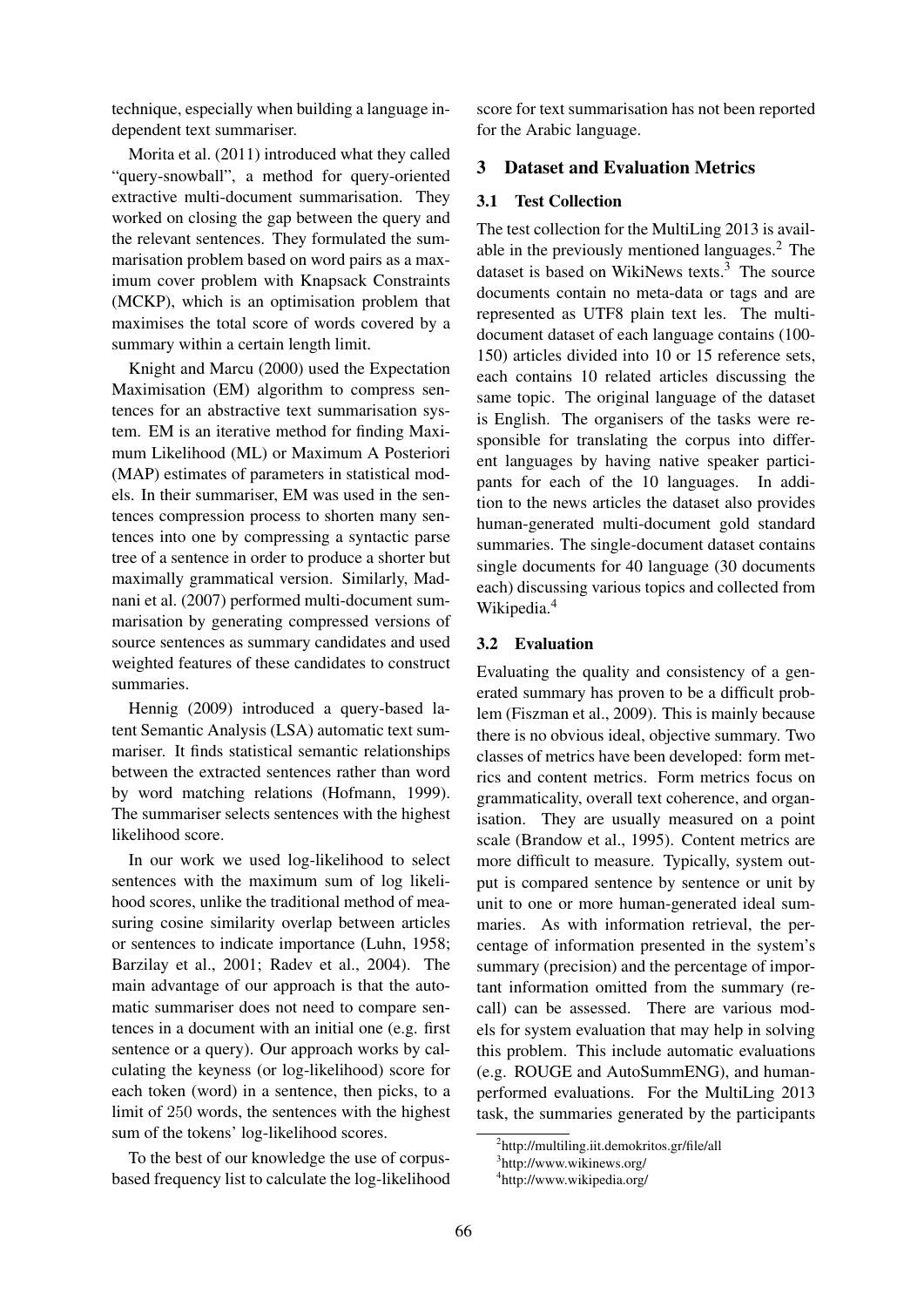were evaluated automatically based on humangenerated model summaries provided by fluent speakers of each corresponding language (native speakers in the general case). The models used were, ROUGE variations (ROUGE1, ROUGE2, ROUGE-SU4) (Lin, 2004), the MeMoG variation (Giannakopoulos and Karkaletsis, 2011) of AutoSummENG (Giannakopoulos et al., 2008) and NPowER (Giannakopoulos and Karkaletsis, 2013). ROUGE was not used to evaluate the single-document summaries.

The summaries were also evaluated manually by human participants. For the manual evaluation the human evaluators were provided with the following guidelines: Each summary is to be assigned an integer grade from 1 to 5, related to the overall responsiveness of the summary. We consider a text to be worth a 5, if it appears to cover all the important aspects of the corresponding document set using fluent, readable language. A text should be assigned a 1, if it is either unreadable, nonsensical, or contains only trivial information from the document set. We consider the content and the quality of the language to be equally important in the grading.

Note, the human evaluation results for the English language are not included in this paper as by the time of writing the results were not yet published. We only report the human evaluation results of the Arabic multi-document summaries.

## 4 Corpus-based Summarisation

Our summarisation approach is a corpus-based where we use word frequency lists to compare corpora and calculate the log likelihood score for each word in the list. The compared corpora include standard Arabic and English corpora in addition to the Arabic and English summarisation datasets provided by MultiLing 2013 for the single and multi-document summarisation tasks. The subsections below describe the creation of the word lists and the standard corpora we used for the comparison process.

## 4.1 Word Frequencies

We used a simple methodology to generate the word frequency lists for the Arabic and English summarisation datasets provided by MultiLing 2013. The datasets used in our experiments were single-document and multi-document documents in English and Arabic. For the multi-document

| word       | frequency         | word               | frequency |
|------------|-------------------|--------------------|-----------|
| المتحدة    | 33                | government         | 21        |
| ان         | 32                | personnel          | 21        |
| ایران      | 31                | release            | 20        |
|            | 29                | Royal              | 17        |
| قبل        | 25                | would              | 17        |
| المملكة    | 25                | this               | 16        |
| کان        | 24                | into               | 16        |
| البريطانية | 24                | United             | 15        |
| ومشاة      | 19                | Iraq               | 14        |
| طانيين     | 19                | UK                 | 14        |
|            | (a) Arabic Sample | (b) English Sample |           |

Figure 1: Arabic and English Word Frequency List Sample

dataset we counted the word frequency for all the documents in a reference set (group of related articles), each set contains on average 10 related articles. The single-document dataset was straightforward, we calculated word frequencies for all the words in each document. Figure 1 shows a sample of random words and their frequencies for both Arabic and English languages. The sample was selected from the MultiLing dataset word frequency lists. As shown in the figure we did not eliminate the stop-words, we treat them as normal words.

#### 4.2 Standard Corpora

In our work we compared the word frequency list of the summarisation dataset against the larger Arabic and English standard corpora. For each of the standard corpora we had a list of word frequencies (up to 5, 000 words) for both Arabic and English using the frequency dictionary of Arabic (Buckwalter and Parkinson, 2011) and the Corpus of Contemporary American English (COCA) top 5,000 words (Davies, 2010).

The frequency dictionary of Arabic provides a list of the 5,000 most frequently used words in Modern Standard Arabic (MSA) in addition to several of the most widely spoken Arabic dialects. The list was created based on a 30-million-word corpus of Arabic including written and spoken material from all around the Arab world. The Arabic summarisation dataset provided by MultiLing 2013 was also written using MSA. The corpus of contemporary American English COCA is a freely searchable 450-million-word corpus containing text in American English of different number of genres. To be consistent with the Arabic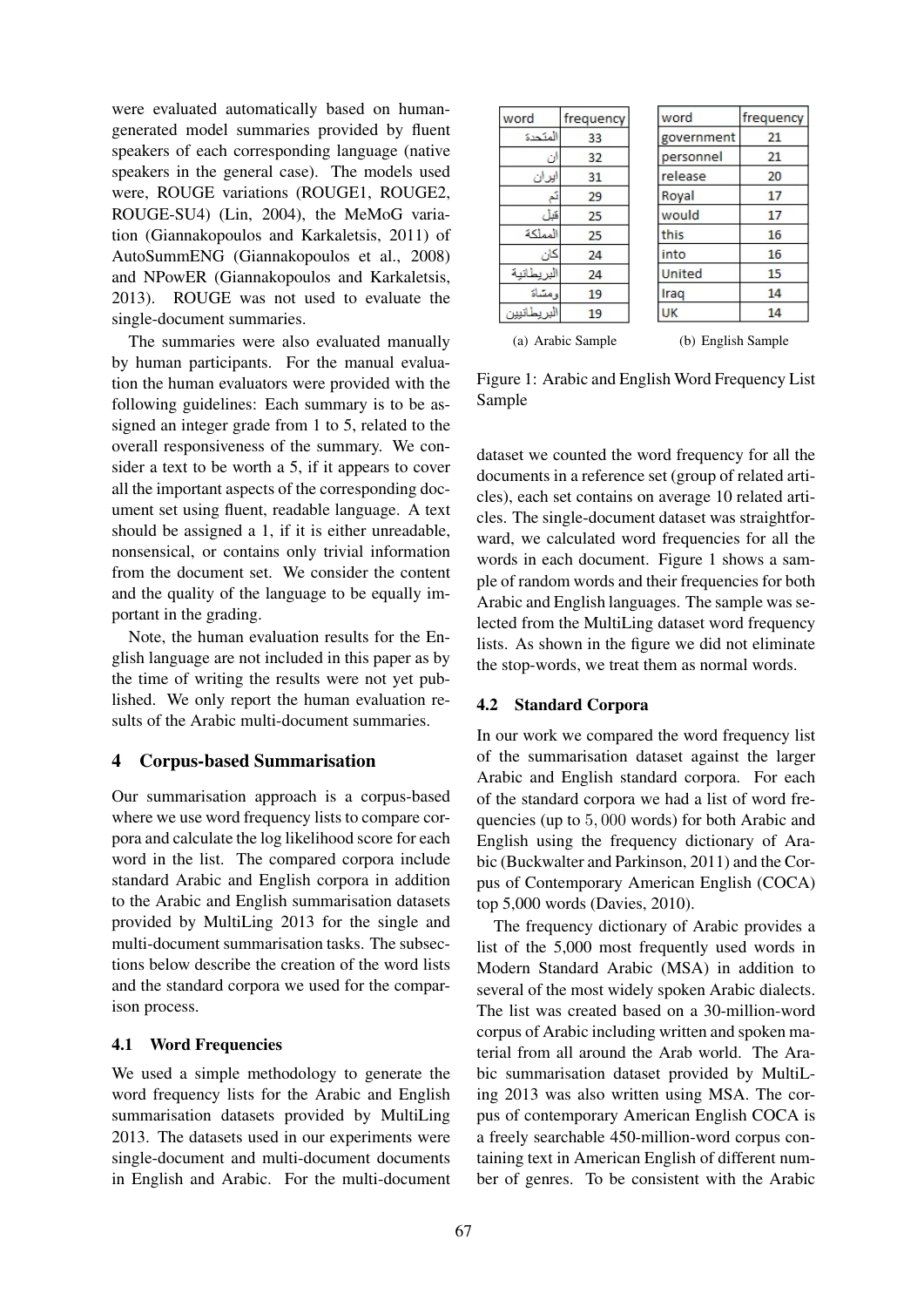word frequency list, we used the top 5000 words from the 450 million word COCA corpus.

### 5 Summarisation Methodology

In our experiments we used generic singledocument and multi-document extractive summarisers that have been implemented for both Arabic and English (using identical processing pipelines for both languages). Summaries were created by selecting sentences from a single document or set of related documents. The following subsections show the methods used in our experiments, the actual summarisation process and the experimental setup.

### 5.1 Calculating Log-Likelihood

We begin the summarisation process by calculating the log likelihood score for each word in the word frequency lists (see Section 4.1) using the same methodology described in (Rayson and Garside, 2000). This was performed by constructing a contingency table as in Table 1.

|           | Corpus | Corpus | Total     |
|-----------|--------|--------|-----------|
|           | One    | Two    |           |
| Frequency | a      | h      | a+b       |
| of Word   |        |        |           |
| Frequency | $c-a$  | $d-b$  | $c+d-a-b$ |
| of other  |        |        |           |
| words     |        |        |           |
| Total     | c      | d      | $c+d$     |

Table 1: Contingency Table

The values  $c$  and  $d$  correspond to the number of words in corpus one and corpus two respectively. Where  $a$  and  $b$  are the observed values  $(O)$ . For each corpus we calculated the expected value E using the following formula:

$$
E_i = \frac{N_i \sum_i O_i}{\sum_i N_i}
$$

 $N_i$  is the total frequency in corpus i (i in our case takes the values 1  $(c)$  and 2  $(d)$  for the Multi-Ling Arabic Summaries dataset and the frequency dictionary of Arabic (or MultiLing English Summaries dataset and COCA corpus) respectively.

The log-likelihood can be calculated as follows:

$$
LL = 2 * ((a * \ln(\frac{a}{E1})) + (b * \ln(\frac{b}{E2})))
$$

#### 5.2 Summarisation Process

We used the same processing pipeline for both the single-document and multi-document summarisers. For each word in the MultiLing summarisation dataset (Arabic and English) we calculated the log likelihood scores using the calculations described in Section 5.1. We summed up the log likelihood scores for each sentence in the dataset and we picked the sentences (up to 250 word limit) with the highest sum of log likelihood scores. The main difference between the single-document and multi-document summarisers is that we treat the set of related documents in the multiling dataset as one document.

### 6 Single-Document Summarisation Task

MultiLing 2013 this year introduced a new singledocument summarisation pilot for 40 languages including (Arabic, Czech, English, French, Greek, Hebrew, Hindi, Spanish, Chinese, Romanian ...etc). In our case we participated in two languages only, English and Arabic.

The pilot aim was to measure the ability of automated systems to apply single document summarisation, in the context of Wikipedia texts. Given a single encyclopedic entry, with several sections/subsections, describing a specific subject, the pilot guidelines asked the participating systems to provide a summary covering the main points of the entry (similarly to the lead section of a Wikipedia page). The MultiLing 2013 singledocument summaries dataset consisted of (nonparallel) documents in the above mentioned languages.

For the English language, there were 7 participants (peers) including a baseline system (ID5). The Arabic language had 6 participants including the same baseline system.

## 7 Multi-Document Summarisation Task

The Multi-document summarisation task required the participants to generate a single, fluent, representative summary from a set of documents describing an event sequence. The language of the document set was within a given range of languages and all documents in a set shared the same language. The task guidelines required the output summary to be of the same language as its source documents. The output summary should be 250 words at most.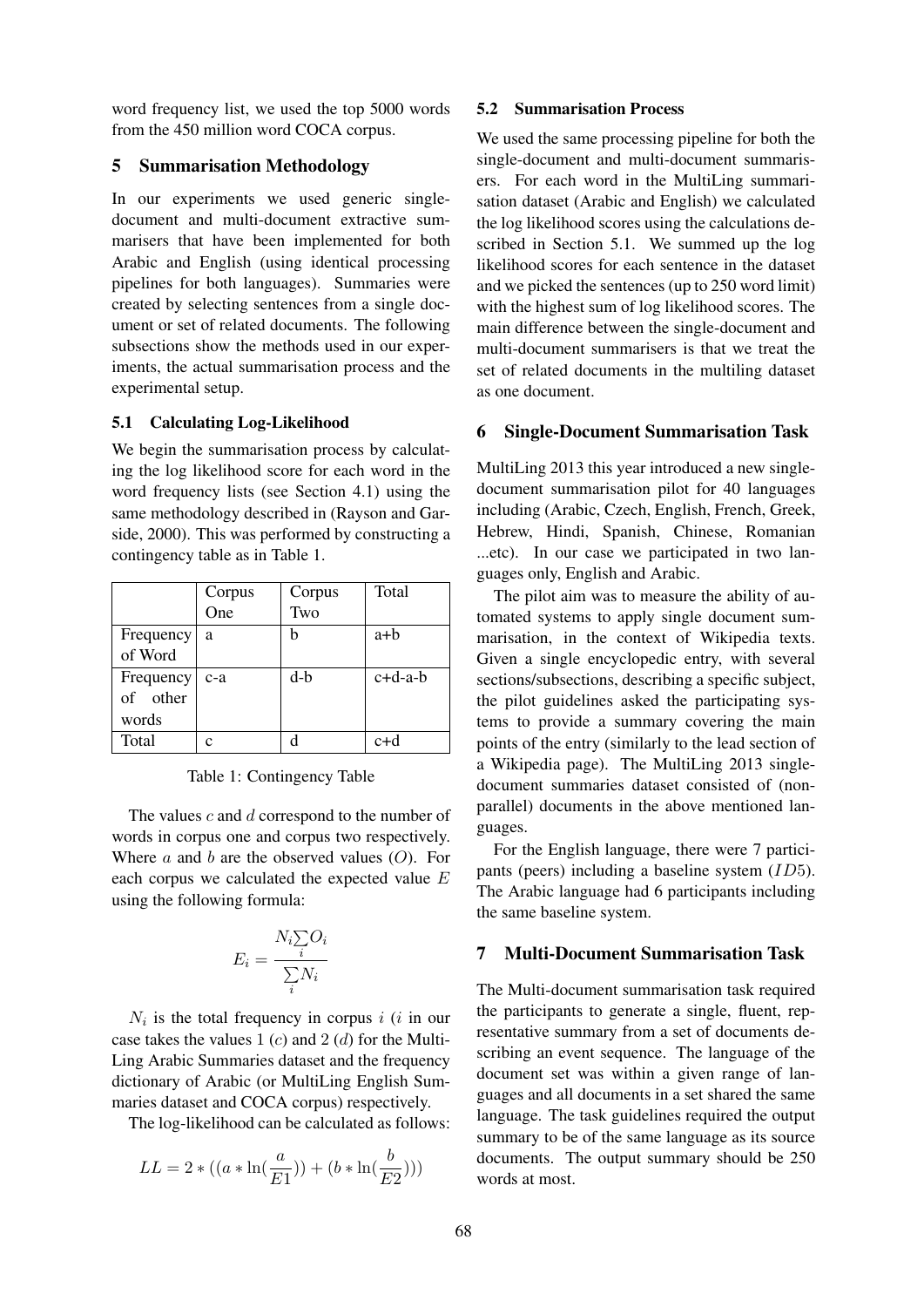The set of documents were available in 10 languages (Arabic, Czech, English, French, Greek, Hebrew, Hindi, Spanish, Chinese and Romanian). In our case we participated using the Arabic and English set of documents only.

For the English language, there were 10 participants (peers) including a baseline (ID6) and a topline (ID61) systems. The Arabic language had 10 participants as well, including the same baseline and topline systems.

The baseline summariser sorted sentences based on their cosine similarity to the centroid of a cluster. Then starts adding sentences to the summary, until it either reaches 250 words, or it hits the end of the document. In the second case, it continues with the next document in the sorted list.

The topline summariser used information from the model summaries (i.e. cheats). First, it split all source documents into sentences. Then it used a genetic algorithm to generate summaries that have a vector with maximal cosine similarity to the centroid vector of the model summary texts.

#### 8 Results and Discussion

Our single-document summarisers, both English and Arabic, performed particularly well in the automatic evaluation. Ranking first and second respectively.

Tables 2 and 3 illustrate the AutoSummEng (AutoSumm), MeMoG and NPowER results and the ranking of our English and Arabic singledocument summarisers (System ID2).

| System          | AutoSumm | MeMoG | <b>NPowER</b> |
|-----------------|----------|-------|---------------|
| ID2             | 0.136    | 0.136 | 1.685         |
| ID41            | 0.129    | 0.129 | 1.661         |
| ID42            | 0.127    | 0.127 | 1.656         |
| ID3             | 0.127    | 0.127 | 1.654         |
| ID1             | 0.124    | 0.124 | 1.647         |
| ID4             | 0.123    | 0.123 | 1.641         |
| ID <sub>5</sub> | 0.040    | 0.040 | 1.367         |

Table 2: English Automatic Evaluation Scores (single-document)

The evaluation scores of our single-document summarisers confirm with (Li et al., 2006) and (Nenkova and Vanderwende, 2005) findings, were they found that word frequency is an important feature when determining sentences importance and that words with high frequency in the input

| System          | AutoSumm | MeMoG | <b>NPowER</b> |
|-----------------|----------|-------|---------------|
| ID3             | 0.092    | 0.092 | 1.538         |
| ID2             | 0.087    | 0.087 | 1.524         |
| ID41            | 0.055    | 0.055 | 1.418         |
| ID42            | 0.055    | 0.055 | 1.416         |
| ID <sub>4</sub> | 0.053    | 0.053 | 1.411         |
| ID <sub>5</sub> | 0.025    | 0.025 | 1.317         |

Table 3: Arabic Automatic Evaluation Scores (single-document)

| System      | Score |
|-------------|-------|
| ID6         | 3.711 |
| ID3         | 3.578 |
| ID2         | 3.578 |
| ID4         | 3.489 |
| ID1         | 3.467 |
| ID11        | 3.333 |
| ID21        | 3.111 |
| ID51        | 2.778 |
| ID5         | 2.711 |
| <b>ID61</b> | 2.489 |

Table 4: Arabic Manual Evaluation Scores (multidocument)

documents are very likely to appear in the human summaries, which explains the high correlation between our single-document and the human (model) summaries as illustrated in the evaluation scores (Tables 2 and 3). The single-document summaries were evaluated automatically only.

Our Arabic multi-document summariser performed well in the human evaluation ranking second jointly with System ID2. Table 4 shows the average scores of the human evaluation process, our system is referred to as ID3. On the other hand, we did not perform well in the automatic evaluation of the multi-document summarisation task for both English and Arabic. Our systems did not perform better than the baseline. The automatic evaluation results placed our Arabic and English summariser further down in the ranked lists of systems compared to the human assessment. This is an area for future work as this seems to suggest that the automatic evaluation metrics are not necessarily in line with human judgements.

The low automatic evaluation scores are due to two main reasons. First, we treated the set of related documents (multi-documents) as a single big document (See Section 5.2), this penalised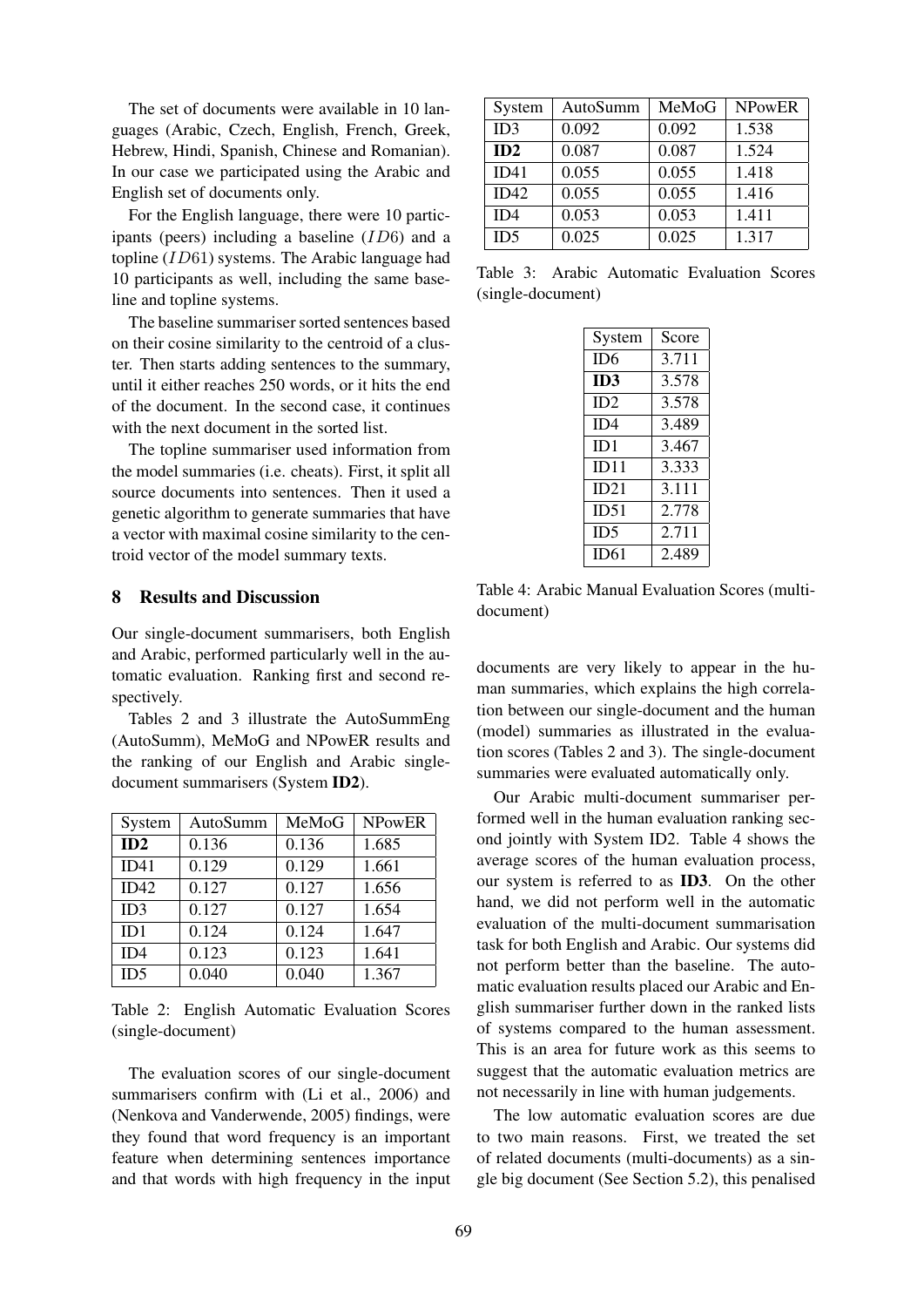our summaries as selecting the sentences with the maximum sum of log likelihood score lead to many important sentences being overlooked. This can be solved by running the summariser on each document to suggest candidate sentences and then selecting the top sentence(s) of each document to generate the final summary. Second, we did not work on eliminating redundancies. Finally, the log-likelihood score might be improved by the inclusion of a dispersion score or weighting to examine the evenness of the spread of each word across all the documents.

### 9 Conclusion

In this paper we presented the results of our participation in the MultiLing 2013 summarisation task. We submitted results for single-document and multi-document summarisation in two languages, English and Arabic. We applied a corpusbased summariser that used corpus-based word frequency lists. We used a list of the 5,000 most frequently used words in Modern Standard Arabic (MSA) and English. Using the frequency dictionary of Arabic and the corpus of contemporary American English (COCA).

Based on the automatic evaluation scores, we found that our approach appears to work very well for Arabic and English single-document summarisation. According to the human evaluation scores the approach could potentially work for Arabic multi-document summarisation as well. We believe that the approach could still work well for multi-document summarisation following the suggested solutions in Section 8.

#### References

- R. Barzilay, N. Elhadad, and K. McKeown. 2001. Sentence Ordering in Multidocument Summarization. In *Proceedings of the First International Conference on Human Language Technology Research*, HLT'01, pages 1–7, Stroudsburg, PA, USA. Association for Computational Linguistics.
- P. Baxendale. 1958. Machine-made index for technical literature: an experiment. *IBM Journal of Research and Development*, 2(4):354–361.
- R. Brandow, K. Mitze, and Lisa F. Rau. 1995. Automatic Condensation of Electronic Publications by Sentence Selection. *Inf. Process. Manage.*, 31(5):675–685.
- T. Buckwalter and D. Parkinson. 2011. *A Frequency Dictionary of Arabic: Core Vocabulary for Learners*. Routledge, London, United Kingdom.
- J. Conroy, J. Schlesinger, D. O'Leary, and J. Goldstein. 2006. Back to Basics: CLASSY 2006. In *Proceedings of the 6th Document Understanding Conferences*. DUC.
- M. Davies. 2010. The Corpus of Contemporary American English as the First Reliable Monitor Corpus of English. *Literary and Linguistic Computing*, 25:447–464.
- F. Douzidia and G. Lapalme. 2004. Lakhas, an Arabic Summarising System. In *Proceedings of the 4th Document Understanding Conferences* , pages 128– 135. DUC.
- M. Fiszman, D. Demner-Fushman, H. Kilicoglu, and T. Rindflesch. 2009. Automatic Summarization of MEDLINE Citations for Evidence-based Medical Treatment: A Topic-oriented Evaluation. *Jouranl of Biomedical Informatics*, 42(5):801–813.
- G. Giannakopoulos and V. Karkaletsis. 2011. AutoSummENG and MeMoG in Evaluating Guided Summaries. In *The Proceedings of the Text Analysis Conference*, MD, USA. TAC.
- G. Giannakopoulos and V. Karkaletsis. 2013. Summary evaluation: Together we stand npower-ed. In Alexander Gelbukh, editor, *Computational Linguistics and Intelligent Text Processing*, volume 7817 of *Lecture Notes in Computer Science*, pages 436–450. Springer Berlin Heidelberg.
- G. Giannakopoulos, V. Karkaletsis, G. Vouros, and P. Stamatopoulos. 2008. Summarization System Evaluation Revisited: N–Gram Graphs. *ACM Transactions on Speech and Language Processing (TSLP)*, 5(3):1–39.
- G. Giannakopoulos, M. El-Haj, B. Favre, M. Litvak, J. Steinberger, and V. Varma. 2011. TAC 2011 MultiLing Pilot Overview. In *Text Analysis Conference (TAC) 2011, MultiLing Summarisation Pilot*, Maryland, USA. TAC.
- S. Granger. 1998. The computer learner corpus: A versatile new source of data for SLA research. pages 3–18.
- L. Hennig. 2009. Topic-based multi-document summarization with probabilistic latent semantic analysis. In *Proceedings of the International Conference RANLP-2009*, pages 144–149, Borovets, Bulgaria, September. Association for Computational Linguistics.
- T. Hofmann. 1999. Probabilistic latent semantic indexing. In *Proceedings of the 22nd annual international ACM SIGIR conference on Research and development in information retrieval*, SIGIR '99, pages 50–57, New York, NY, USA. ACM.
- K. Knight and D. Marcu. 2000. Statistics-Based Summarization – Step One: Sentence Compression. In *Proceedings of the Seventeenth National Conference on Artificial Intelligence and Twelfth Conference*